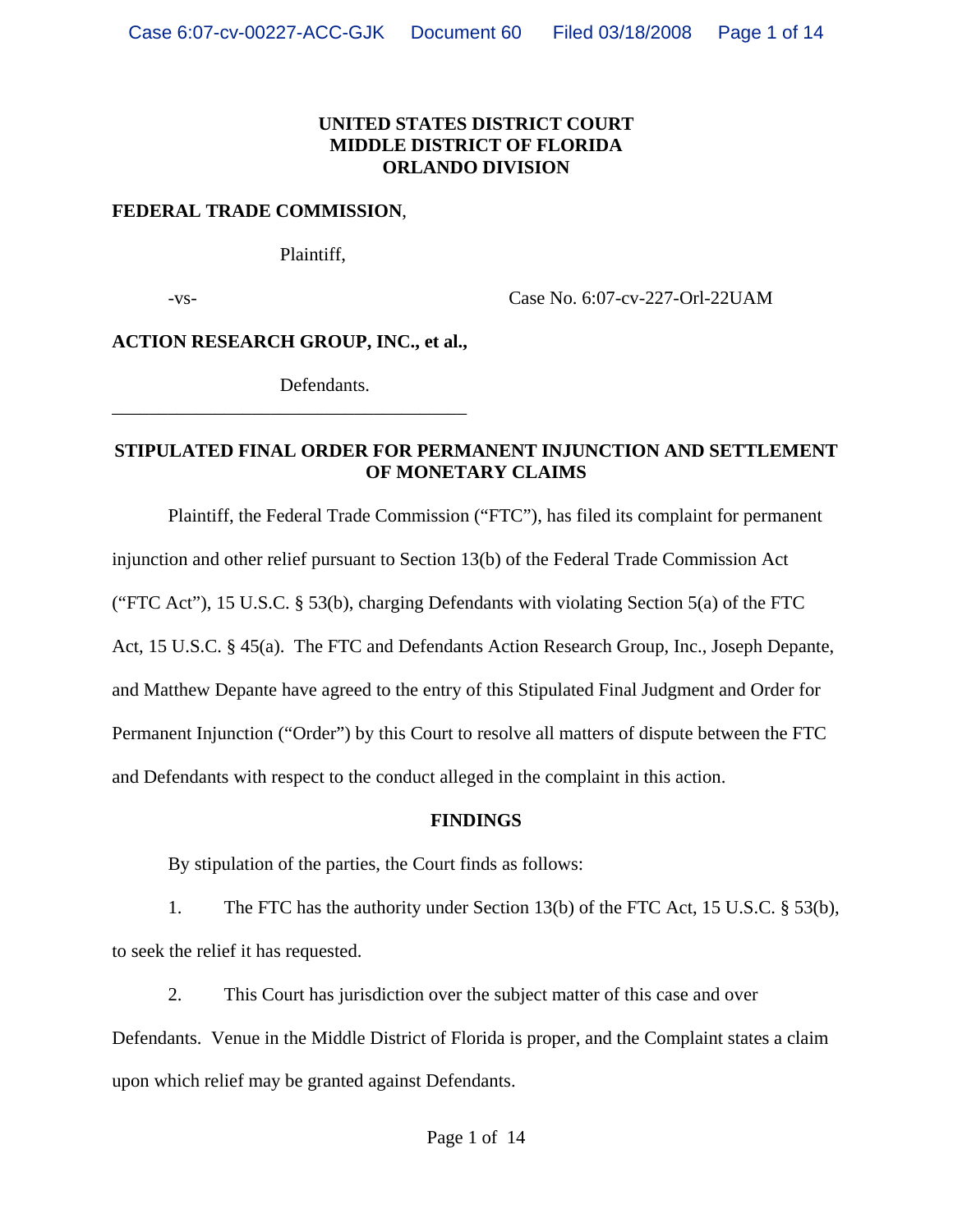3. The activities of Defendants are in or affecting commerce, as defined in the FTC Act, 15 U.S.C. § 44.

4. Defendants waive all rights that may arise under the Equal Access to Justice Act, 28 U.S.C. § 2412, concerning the prosecution of this action to the date of this Order. Each party shall bear its own costs and attorneys' fees. Defendants also waive all rights to seek judicial review of, or otherwise challenge or contest the validity of, this Order.

5. By entering into this Order, Defendants do not admit the allegations set forth in the Complaint, other than the jurisdictional facts. Defendants' consent to entry of this Order shall not be interpreted to constitute an admission by them that they have engaged in any violations of any law or regulations.

6. This action and the relief awarded herein are in addition to, and not in lieu of, other remedies as may be provided by law, including both civil and criminal remedies.

7. Entry of this Order is in the public interest.

## **DEFINITIONS**

For purposes of this Order, the following definitions shall apply:

1. "Defendants" means Action Research Group, Inc., its successors and assigns, Joseph Depante, and Matthew Depante. "Corporate Defendant" means Action Research Group, Inc. and its successors and assigns. "Individual Defendants" means Joseph Depante and Matthew Depante.

2. "Customer phone records" means (a) information that relates to the quantity, technical configuration, type, destination, location, and amount of use of a telecommunications service subscribed to by any customer of a telecommunications carrier, and that is made available to the carrier by the customer solely by virtue of the carrier-customer relationship; and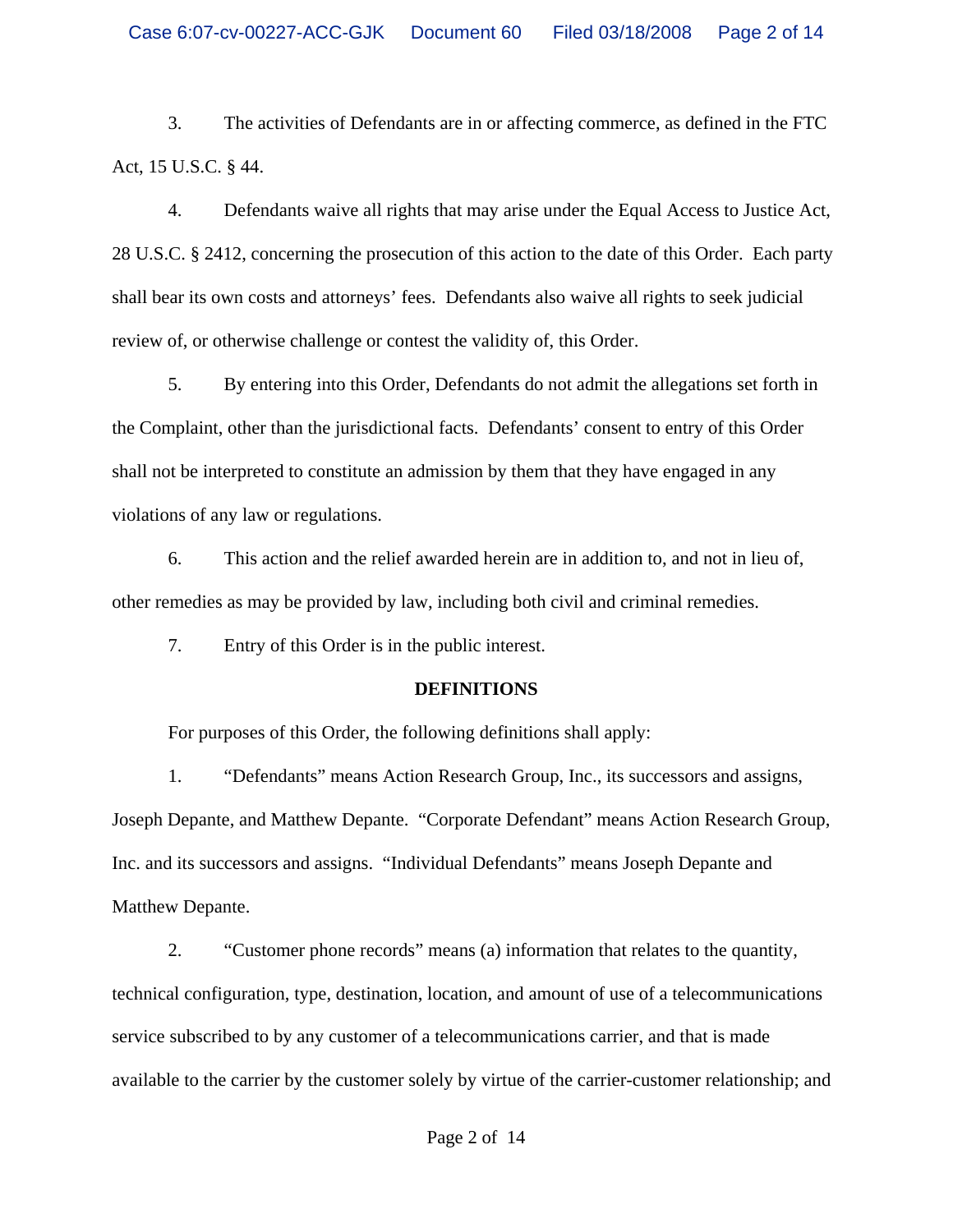(b) information contained in the bills pertaining to telephone exchange service or telephone toll service received by a customer of a carrier, which includes, but is not limited to, telephone call detail records.

3. "Consumer personal information" means any individually identifiable information concerning a consumer, including, but not limited to: (a) an unpublished or unlisted wire line or wireless phone number; (b) an unpublished or unlisted physical or mailing address, including street name and name of city or town, Post Office Box number, or Private Mailbox number; (c) an email address or other online contact information, such as an instant messaging user identifier or a screen name that reveals an individual's email address; (d) a Social Security number in whole or in part; (e) credit and/or debit card information, including credit and/or debit card number, expiration date, data stored on the magnetic strip of a credit or debit card, and transaction detail records; (f) bank account information or transaction records including the ABA routing number, account number, check number, and transaction detail records; (g) a driver's license number; or (h) any other information from or about an individual consumer that is combined with (a) through (g) above.

#### **ORDER**

#### **BAN ON SALE OF CUSTOMER PHONE RECORDS**

**I. IT IS THEREFORE ORDERED** that Defendants and their agents, servants, salespersons, employees, independent contractors, attorneys, and those persons in active concert or participation with them, whether acting directly or through any sole proprietorship, partnership, limited liability company, corporation, subsidiary, branch, division, or other entity, who receive actual notice of this Order by personal service or otherwise, are hereby restrained and enjoined from obtaining, causing others to obtain, marketing, or selling customer phone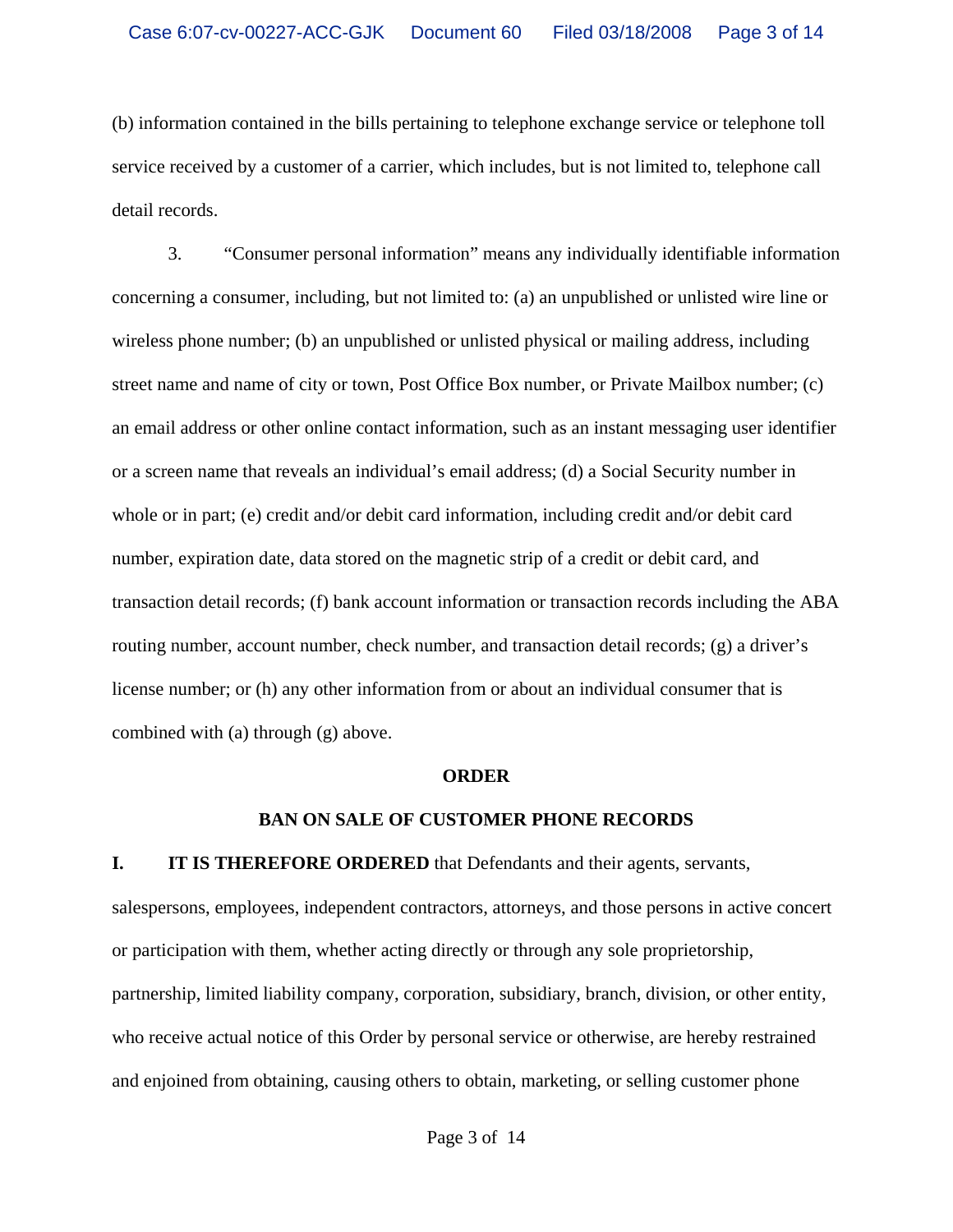records and consumer personal information that is derived from customer phone records; *provided, however,* that Defendants shall not be prohibited from obtaining customer phone records or consumer personal information that is derived from customer phone records pursuant to any law, regulation, or lawful court order. Nothing in this Order shall be read as an exception to Section I.

## **PROHIBITED BUSINESS ACTIVITIES**

**II. IT IS FURTHER ORDERED** that the Defendants and their agents, servants,

salespersons, employees, independent contractors, attorneys, and those persons in active concert or participation with them, whether acting directly or through any sole proprietorship, partnership, limited liability company, corporation, subsidiary, branch, division, or other entity, who receive actual notice of this Order by personal service or otherwise, in connection with the obtaining, marketing, or sale of any consumer personal information, unless otherwise authorized pursuant to any law, regulation, or lawful court order, are hereby restrained and enjoined from:

A. Making false or deceptive statements or representations, including but not limited to impersonating any person or entity, directly or by implication, to any person or entity in order to obtain consumer personal information;

B. Requesting any person or entity to obtain consumer personal information relating to any third person, if the person making such a request knows or should know that the person or entity to whom such a request is made will obtain or attempt to obtain such information in violation of Subsection A of Section II.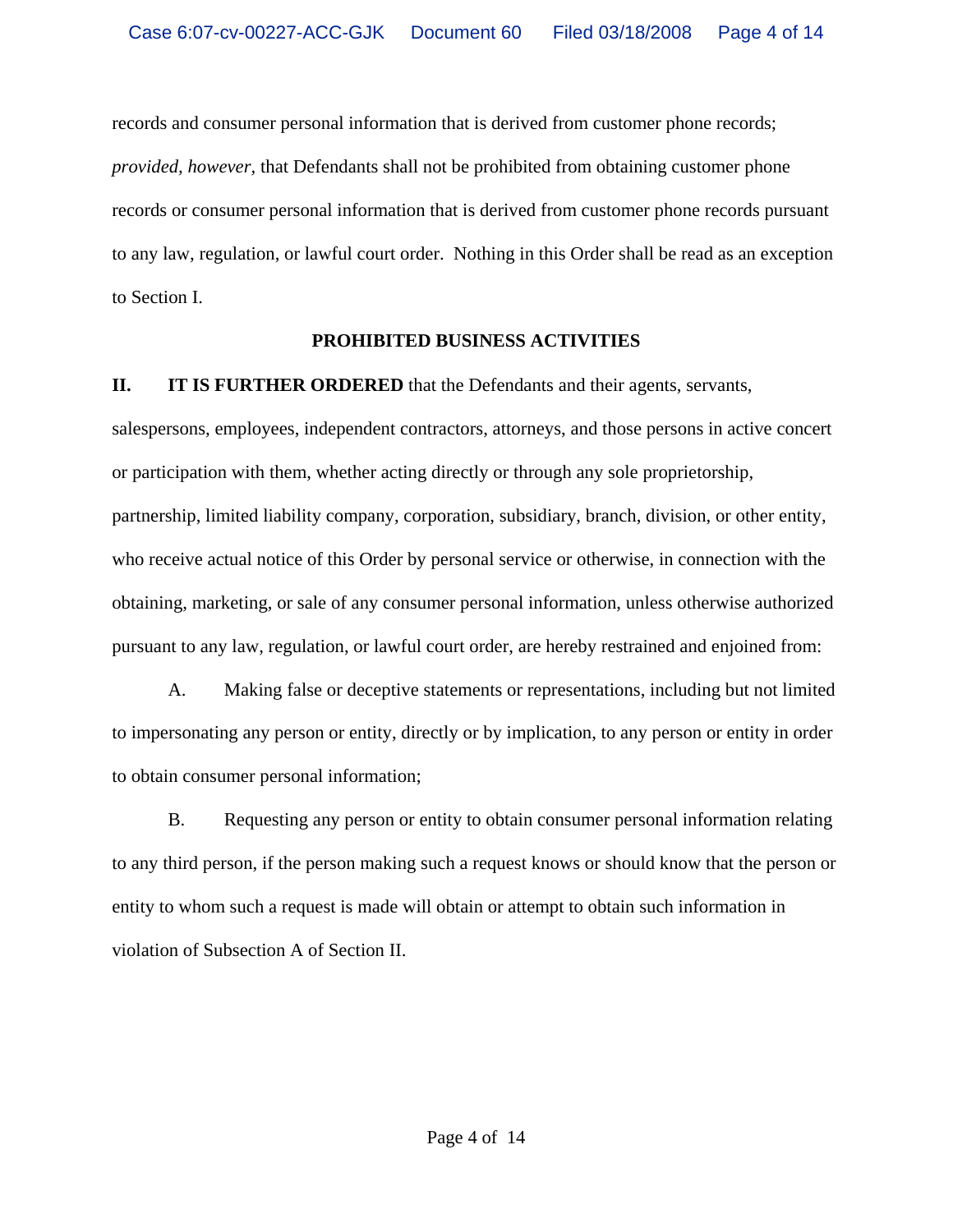#### **MONETARY RELIEF**

## **III. IT IS FURTHER ORDERED** that:

A. Judgment is hereby entered against Defendants, jointly and severally, in the amount of SIXTY SEVEN THOUSAND DOLLARS (\$67,000.00); *provided, however,* that this judgment shall be suspended (1) upon the transfer of \$3,000 to the FTC or its designated agent; and (2) as long as the Court makes no finding, as provided in Section IV of this Order, that any defendant materially misrepresented or omitted the nature, existence, or value of any asset.

B. Any funds received by the FTC pursuant to this Section III of this Order shall be deposited into a fund administered by the FTC or its agent to be used for equitable relief, including but not limited to consumer redress and any attendant expenses for the administration of any redress funds. In the event that direct redress to consumers is wholly or partially impracticable or funds remain after redress is completed, the FTC may apply any remaining funds for such other equitable relief, including but not limited to consumer information remedies, as the FTC determines to be reasonably related to the practices alleged in the Complaint. Any funds not used for such equitable relief shall be deposited to the U.S. Treasury as equitable disgorgement. Defendants shall have no right to challenge the FTC's choice of remedies or the manner of distribution.

C. While Defendants do not admit any of the facts alleged in the Complaint other than jurisdictional facts, Defendants agree that the facts as alleged in the Complaint filed in this action shall be taken as true without further proof in any bankruptcy case or subsequent civil litigation pursued by the FTC to enforce its rights pursuant to this Final Order, including but not limited to a nondischargeability complaint in any bankruptcy case. Defendants further stipulate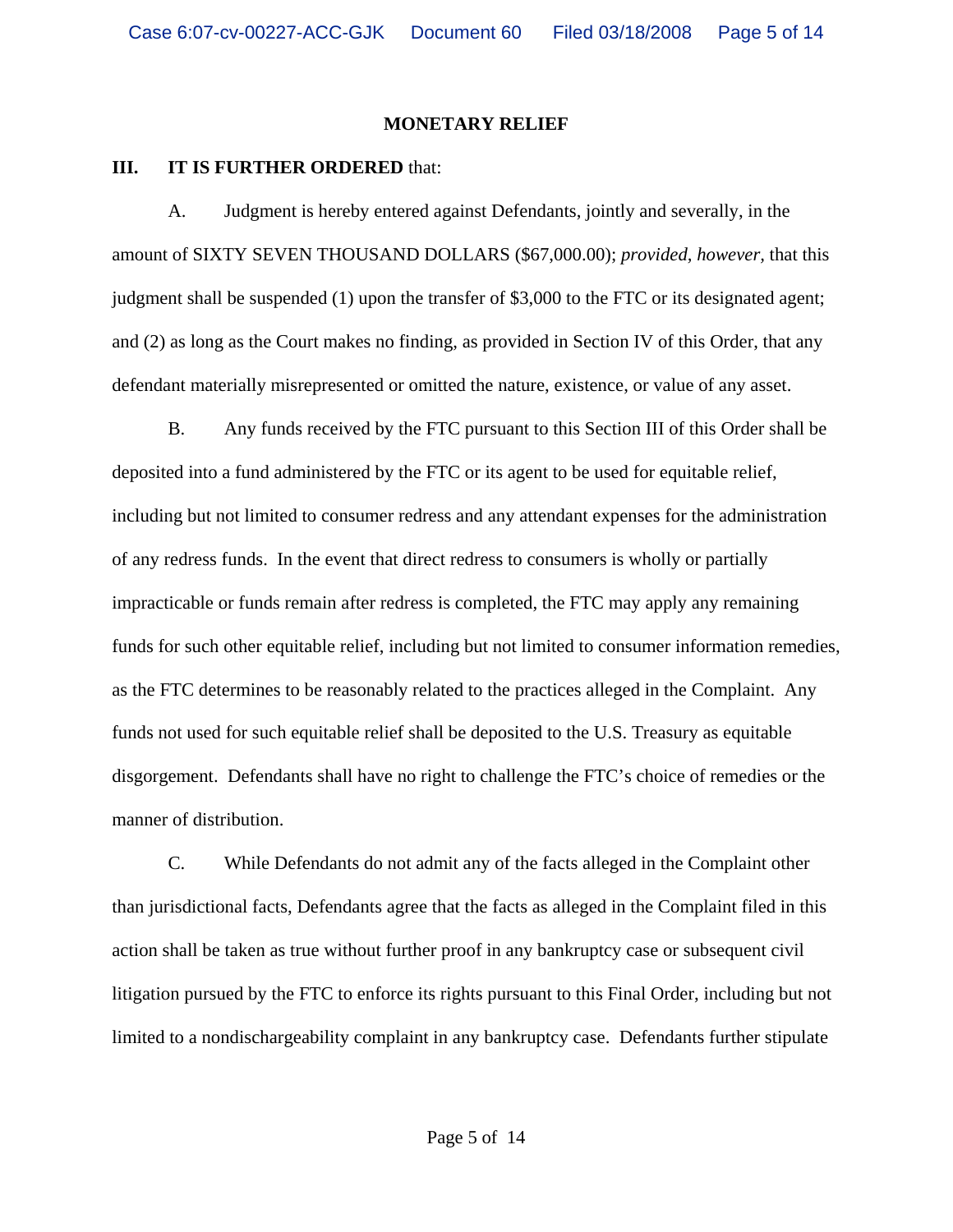and agree that the facts alleged in the Complaint establish all elements necessary to sustain an action pursuant to Section  $523(a)(2)(A)$  of the Bankruptcy Code, 11 U.S. C. §  $523(a)(2)(A)$ .

D. The judgment entered pursuant to this Section III is equitable monetary relief, solely remedial in nature, and not a fine, penalty, punitive assessment, or forfeiture.

E. Defendants acknowledge and agree that any money paid pursuant to this Order is irrevocably paid to the FTC for purposes of settlement between the FTC and Defendants, and they relinquish all rights, title, and interest to such money.

F. Defendants are hereby required, in accordance with 31 U.S.C. § 7701, to furnish to the FTC their tax identification numbers, which shall be used for purposes of collecting and reporting on any delinquent amount arising out of this Order.

G. Pursuant to Section 604(1) of the Fair Credit Reporting Act, 15 U.S.C. § 1681b(1), any consumer reporting agency may furnish a consumer report concerning any Defendant to the FTC, which shall be used for purposes of collecting and reporting on any delinquent amount arising out of this Order.

## **RIGHT TO REOPEN**

**IV. IT IS FURTHER ORDERED** that the FTC's agreement to this Order is expressly premised on the truthfulness, accuracy, and completeness of Defendants' financial statements previously submitted to the FTC. If, upon motion by the FTC, the Court finds that the financial statement of any Defendant contains any material misrepresentation or omission, the suspended judgment entered in Section III of this Order shall become immediately due and payable as to that Defendant (less any amounts turned over to the FTC pursuant to Section III(A) of this Order); *provided, however,* that in all other respects this Order shall remain in full force and effect unless otherwise ordered by the Court; and, *further provided*, that proceedings instituted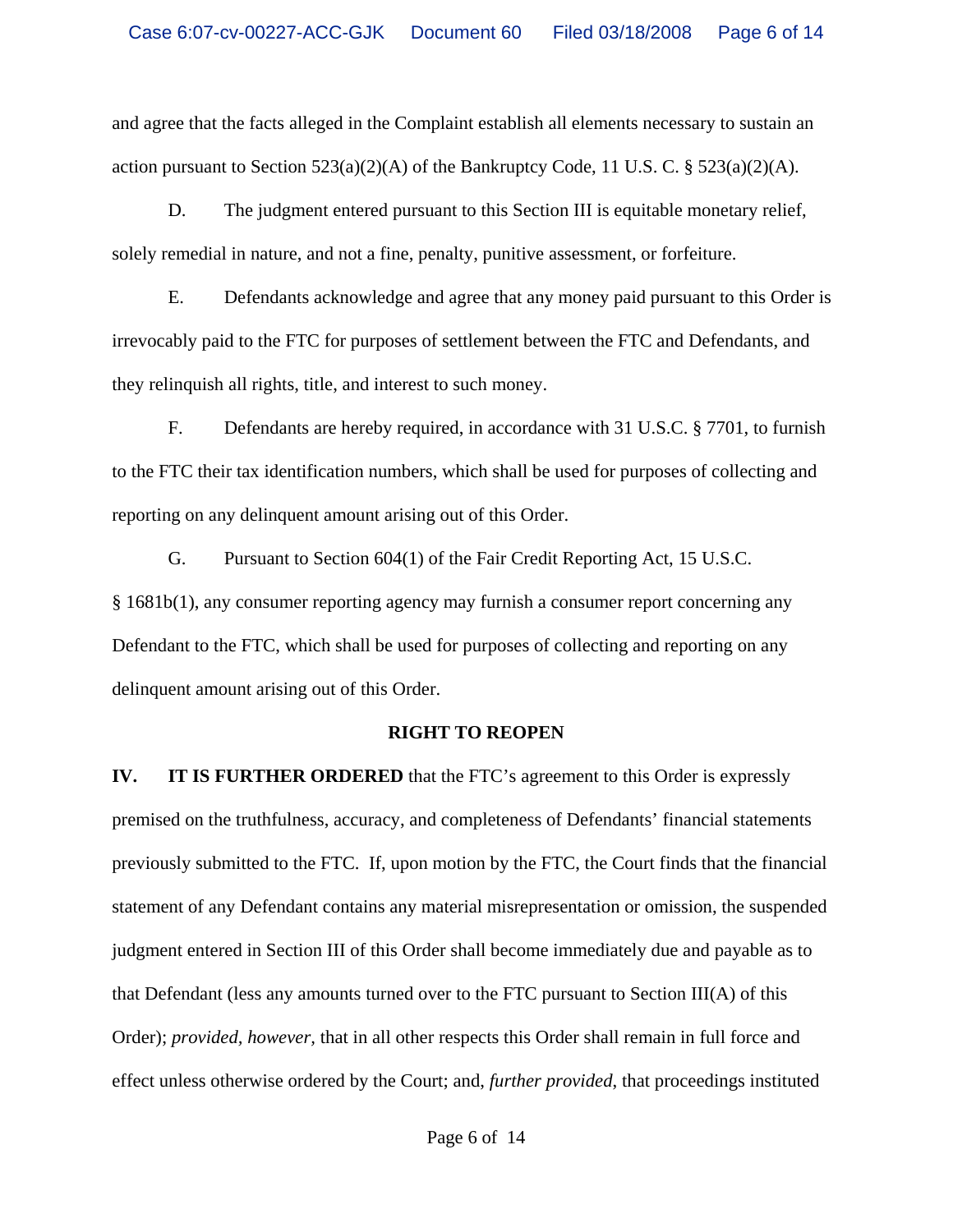under this provision would be in addition to, and not in lieu of, any other civil or criminal remedies as may be provided by law, including any other proceedings that the FTC may initiate to enforce this Order. For purposes of Section IV, Defendants waive any right to contest any of the allegations in the Complaint.

#### **COOPERATION WITH FTC**

**V. IT IS FURTHER ORDERED** that Defendants shall, in connection with this action or any subsequent investigations related to or associated with the transactions or the occurrences that are the subject of the FTC's Complaint, cooperate in good faith with the FTC and appear at such places and times as the FTC shall reasonably request, after written notice, for interviews, conferences, pretrial discovery, review of documents, and for such other matters as may be reasonably requested by the FTC. If requested in writing by the FTC, Defendants shall appear and provide truthful testimony in any trial, deposition, or other proceeding related to or associated with the transactions or the occurrences that are the subject of the Complaint, without the service of a subpoena, *provided, however,* that Defendants shall be entitled to receive any witness fees and expenses allowable pursuant to Fed. R. Civ. P. 45.

#### **COMPLIANCE MONITORING**

**VI. IT IS FURTHER ORDERED** that, for the purpose of monitoring and investigating compliance with any provision of this Order:

A. Within ten (10) days of receipt of written notice from a representative of the FTC, Defendants each shall submit additional written reports, which are true and accurate and sworn to under penalty of perjury; produce documents for inspection and copying; appear for deposition; and/or provide entry during normal business hours to any business location in each such Defendant's possession or direct or indirect control, to inspect the business operation.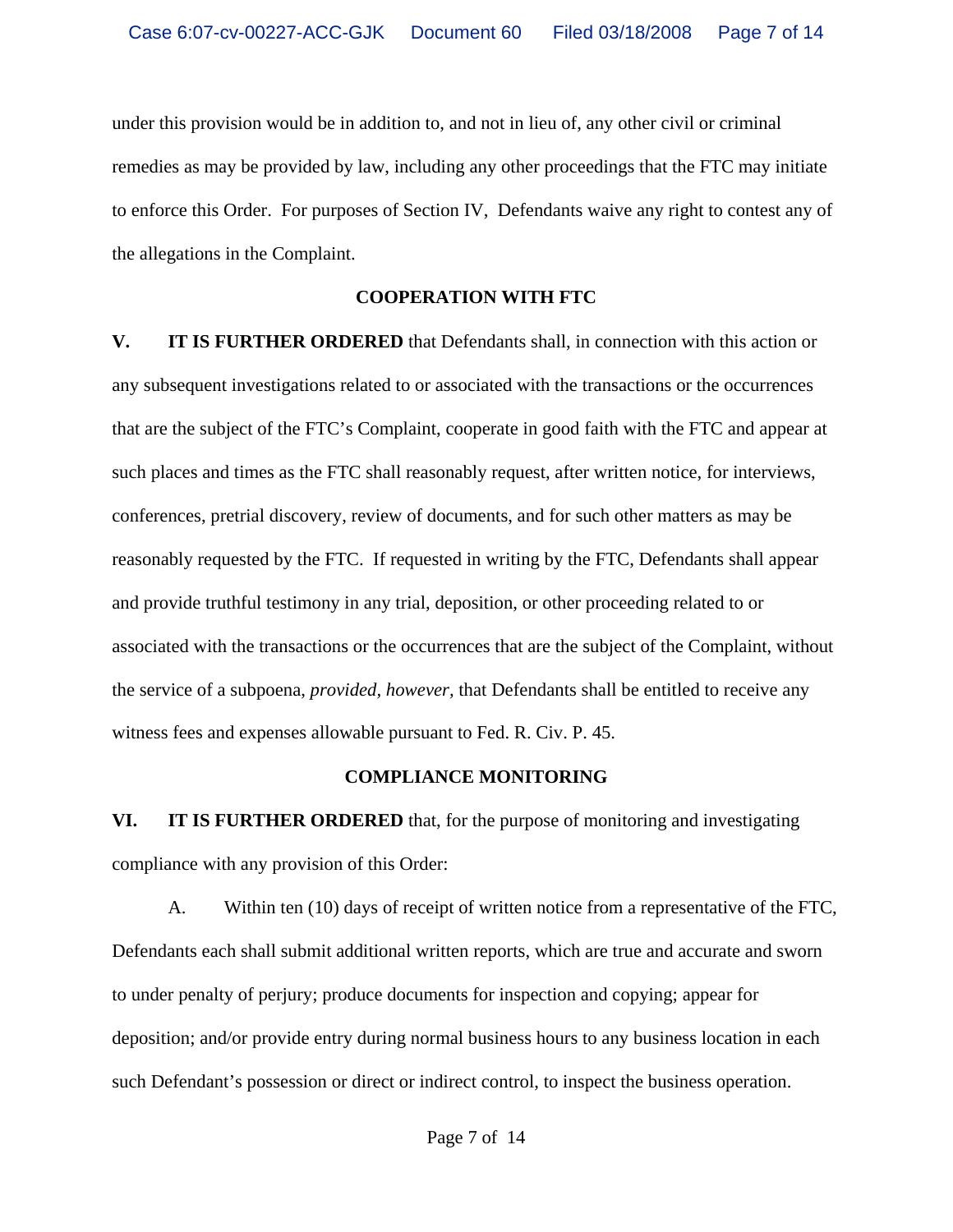B. In addition, the FTC is authorized to use all other lawful means, including but not limited to:

1. obtain discovery from any person, without further leave of court, using the procedures prescribed by Fed. R. Civ. P. 30, 31, 33, 34, 36, and 45;

2. pose as consumers and suppliers to Defendants, their employees, or any other entity managed or controlled in whole or in part by any Defendant, without the necessity of identification or prior notice.

C. Defendants each shall permit representatives of the FTC to interview any employer, consultant, independent contractor, representative, agent, or employee who has agreed to such an interview, relating in any way to any conduct subject to this Order. The person interviewed may have counsel present;

D. Provided however, that nothing in this Order shall limit the FTC's lawful use of compulsory process, pursuant to Sections 9 and 20 of the FTC Act, 15 U.S.C. §§ 49, 57b-1, to obtain any documentary material, tangible things, testimony, or information relevant to unfair or deceptive acts or practices in or affecting commerce (within the meaning of 15 U.S.C. §  $45(a)(1)$ ).

## **COMPLIANCE REPORTING BY DEFENDANTS**

**VII. IT IS FURTHER ORDERED** that, in order that compliance with the provisions of this Order may be monitored:

A. For a period of three (3) years from the date of entry of this Order,

1. Individual Defendants each shall notify the FTC of the following:

a. Any changes in his residence, mailing addresses, and telephone numbers, within fifteen (15) days of the date of such change;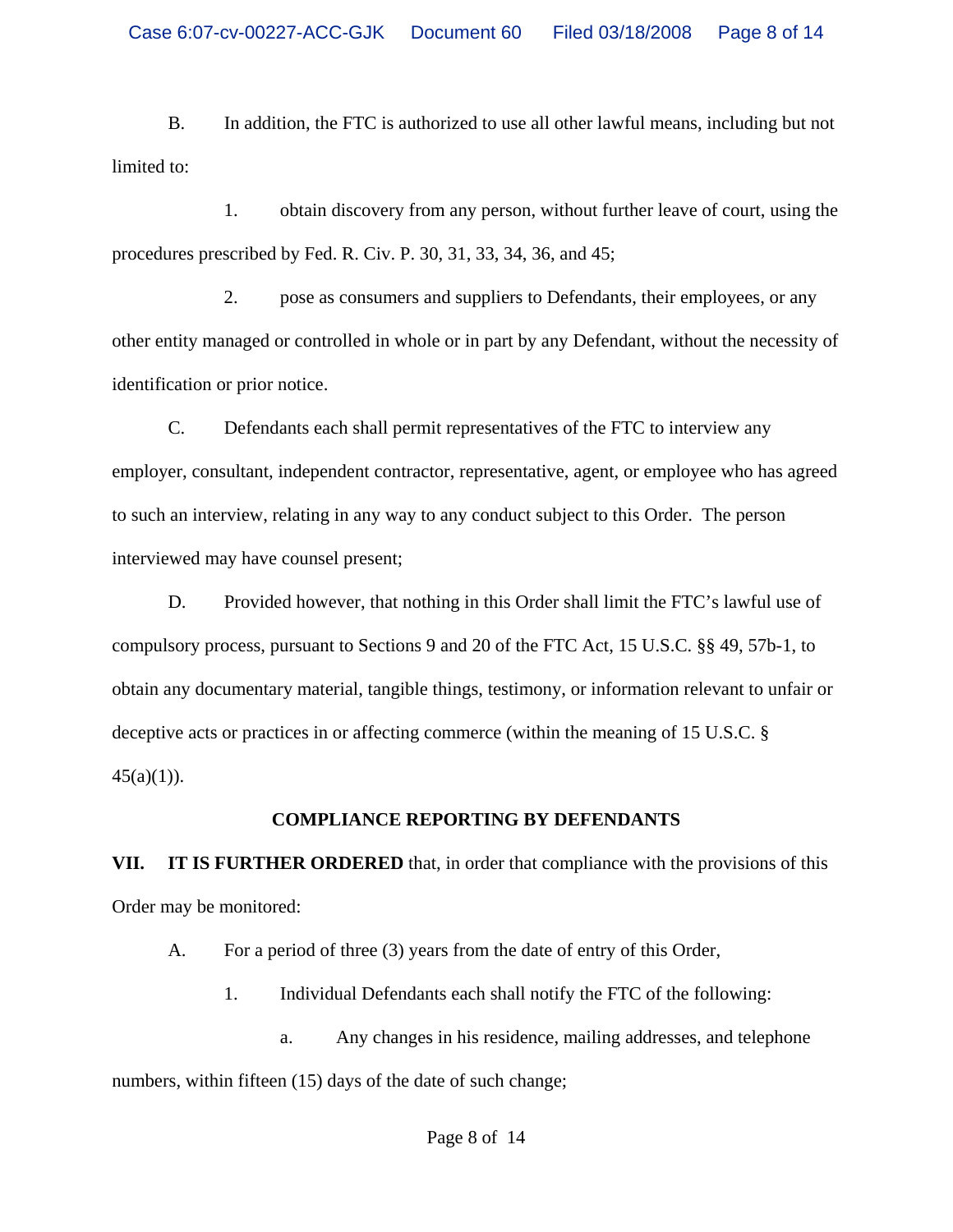#### b. Any changes in his employment status (including self-

employment), and any change in his ownership in any business entity, within fifteen (15) days of the date of such change. Such notice shall include the name and address of each business that he is affiliated with, employed by, creates, forms, or performs services for; a detailed description of the nature of the business; and a detailed description of his duties and responsibilities in connection with the business or employment; and

c. Any changes in his name or use of any aliases or fictitious names.

2. Defendants shall notify the FTC of any changes in structure of Corporate Defendant or any business entity that any Defendant directly or indirectly controls, or has an ownership interest in, that may affect compliance obligations arising under this Order, including but not limited to incorporation or other organization; a dissolution, assignment, sale, merger, or other action that would result in the emergence of a successor entity; the creation or dissolution of a subsidiary, parent, or affiliate that engages in any acts or practices subject to this Order; or a change in the business name or address, at least thirty (30) days prior to such change; *provided, however*, that, with respect to any proposed change in the business entity about which a Defendant learns fewer than thirty (30) days prior to the date such action is to take place, such Defendant shall notify the FTC as soon as is practicable after obtaining such knowledge.

B. One hundred and eighty (180) days after the date of entry of this Order and annually thereafter for a period of three (3) years, Defendants each shall provide a written report to the FTC, which is true and accurate and sworn to under penalty of perjury, setting forth in detail the manner and form in which they have complied and are complying with this Order. This report shall include, but not be limited to:

1. for each Individual Defendant: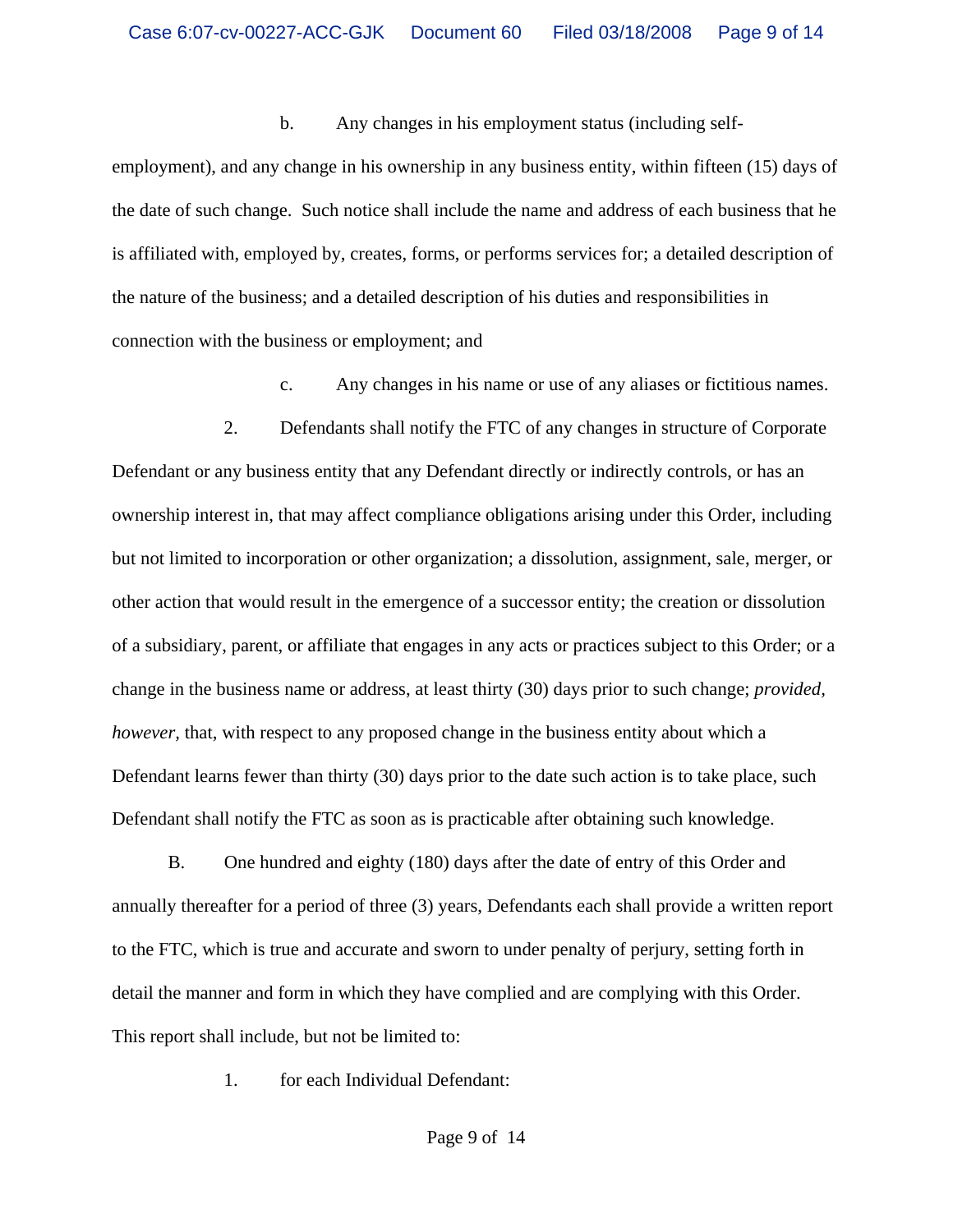a. his then-current residence address, mailing addresses, and telephone numbers;

b. his then-current employment status (including self-employment), including the name, addresses, and telephone numbers of each business that he is affiliated with, employed by, or performs services for; a detailed description of the nature of the business; and a detailed description of his duties and responsibilities in connection with the business or employment; and

c. any other changes required to be reported under subparagraph A of Section VII;

2. for all Defendants:

a. a copy of each acknowledgment of receipt of this Order obtained

pursuant to Section IX; and

b. any other changes required to be reported under subparagraph A of Section VII;

C. Defendants shall notify the FTC of the filing of a bankruptcy petition by any Defendant within fifteen (15) days of filing;

D. For the purposes of this Order, Defendants shall, unless otherwise directed by the FTC's authorized representatives, send all reports and notifications required by this Order to the

FTC at the following address:

Associate Director, Division of Enforcement Federal Trade Commission 600 Pennsylvania Avenue, N.W., Room NJ2122 Washington, D.C. 20580 RE: FTC v. Action Research Group, Case No. 6:07-cv-227-Orl-22UAM (M.D. Fla.)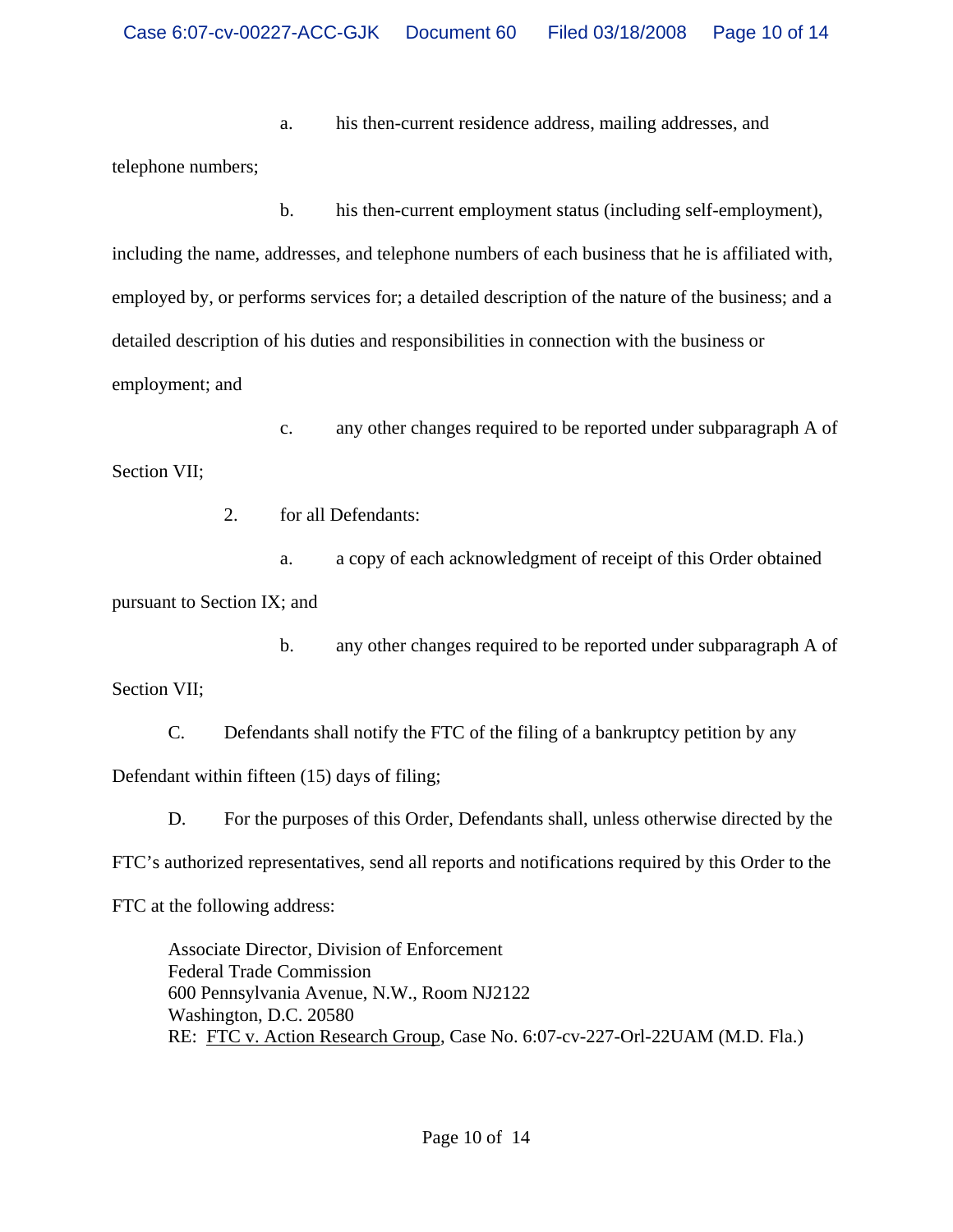E. For purposes of the compliance reporting and monitoring required by this Order, the FTC is authorized to communicate directly with Defendants.

#### **RECORD KEEPING**

**VIII. IT IS FURTHER ORDERED** that, for a period of six (6) years from the date of entry of this Order, in connection with any business where any Defendant is the majority owner of the business or directly or indirectly manages or controls the business, each Defendant and their agents, servants, salespersons, employees, independent contractors, attorneys, and those persons in active concert or participation with them, whether acting directly or through any sole proprietorship, partnership, limited liability company, corporation, subsidiary, branch, division, or other entity, who receive actual notice of this Order by personal service or otherwise, are hereby restrained and enjoined from failing to create and retain the following records:

A. Accounting records that reflect the cost of goods or services sold, revenues generated, and the disbursement of such revenues;

B. Personnel records accurately reflecting: the name, address, and telephone number of each person employed in any capacity by such business, including as an independent contractor; that person's job title or position; the date upon which the person commenced work; and the date and reason for the person's termination, if applicable;

C. Customer files containing the names, addresses, phone numbers, dollar amounts paid, quantity of goods or services purchased, and description of goods or services purchased, to the extent such information is obtained in the ordinary course of business;

D. Complaints and refund requests (whether received directly, indirectly, or through any third party) and any responses to those complaints or requests;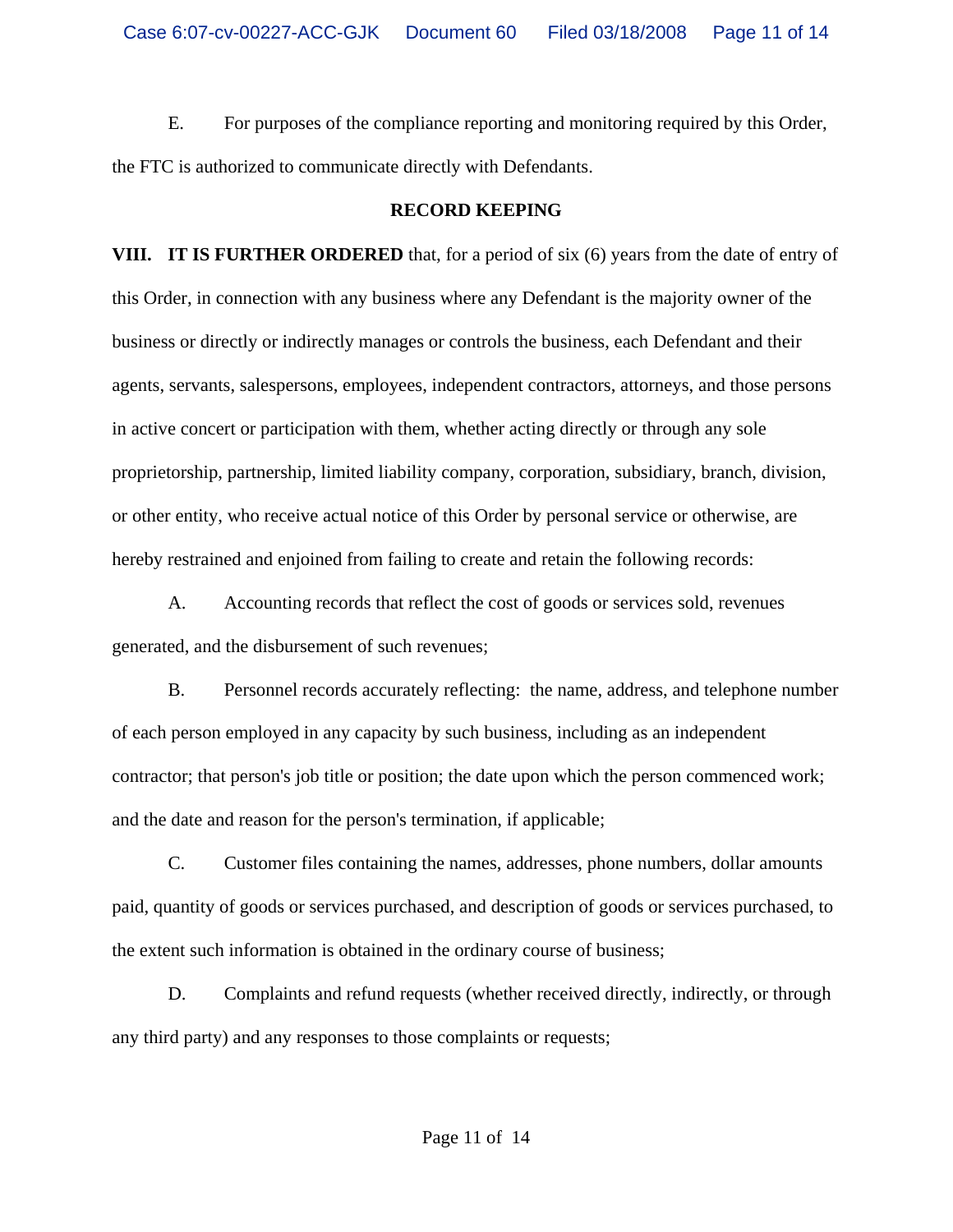E. Copies of all sales scripts, training materials, advertisements, or other marketing materials, and records that accurately reflect the time periods during which such materials were used and the persons and business entities that used such materials;

F. To the extent consumer personal information is obtained through the use of any third party, records that accurately reflect the name, address, and telephone number of such third party, including, but not limited to, copies of all contracts and correspondence (other than correspondence that contains consumer personal information) between any Defendant and such third party; and

G. All records and documents necessary to demonstrate full compliance with each provision of this Order, including but not limited to, acknowledgments of receipt of this Order, required by Sections IX and X, and all reports submitted to the FTC pursuant to Section VII.

#### **DISTRIBUTION OF ORDER BY DEFENDANTS**

**IX.** IT IS FURTHER ORDERED that, for a period of three (3) years from the date of entry of this Order, Defendants shall deliver copies of this Order as directed below:

A. Corporate Defendant must deliver a copy of this Order to all principals, officers, directors, and managers, and all employees, agents, and representatives who engage in conduct related to the subject matter of the Order. For current personnel, delivery shall be within five (5) days of service of this Order upon Corporate Defendant. For new personnel, delivery shall occur prior to them assuming their responsibilities.

B. Individual Defendant as control person: For any business entity that an Individual Defendant controls, directly or indirectly, or in which such Individual Defendant has a majority ownership interest, such Individual Defendant must deliver a copy of this Order to all principals, officers, directors, and managers, and all employees, agents, and representatives who engage in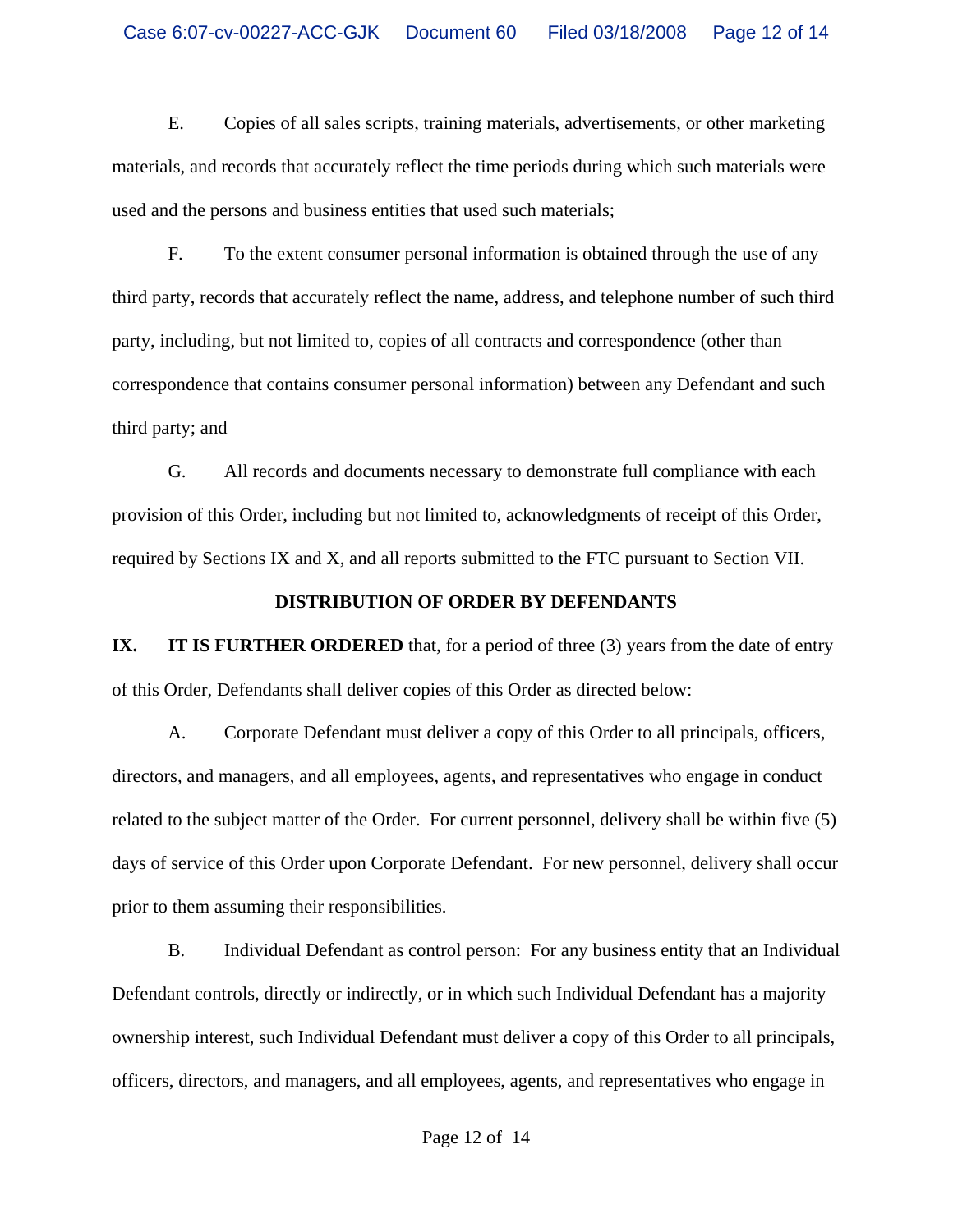conduct related to the subject matter of the Order. For current personnel, delivery shall be within five (5) days of service of this Order upon the Individual Defendant. For new personnel, delivery shall occur prior to them assuming their responsibilities.

C. Individual Defendant as employee or non-control person: For any business where an Individual Defendant is not a controlling person of a business but otherwise engages in conduct related to the subject matter of the Order, such Individual Defendant must deliver a copy of this Order to all principals and managers of such business entity before engaging in such conduct.

D. Each Defendant must secure a signed and dated statement acknowledging receipt of the Order, within thirty (30) days of delivery, from all persons receiving a copy of the Order pursuant to this Section.

# **ACKNOWLEDGMENT OF RECEIPT OF ORDER BY DEFENDANTS**

**X. IT IS FURTHER ORDERED** that each Defendant, within five (5) business days of receipt of this Order as entered by the Court, must submit to the FTC a truthful sworn statement acknowledging receipt of this Order.

# **RETENTION OF JURISDICTION**

**XI. IT IS FURTHER ORDERED** that this Court shall retain jurisdiction of this matter for purposes of construction, modification, and enforcement of this Order.